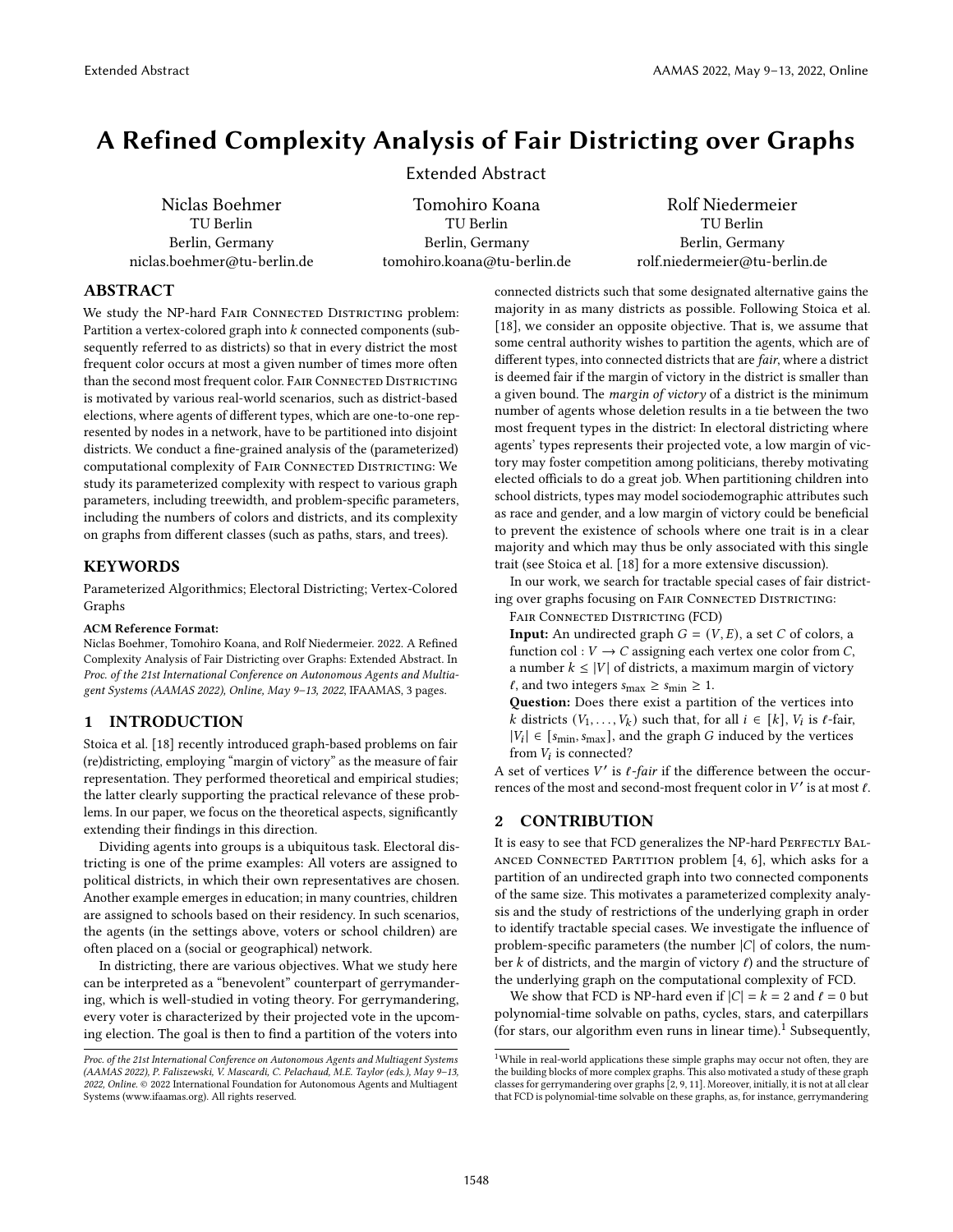we extend our polynomial-time algorithms for paths and cycles to a polynomial-time algorithm for all graphs with a constant max leaf number (mln), which are basically graphs that consist of a constant number of paths and cycles (where the two endpoints of each path and one point from each cycle can be arbitrarily connected).

Remarkably, in our most involved hardness reduction, we show that FCD already becomes NP-hard and even W[1]-hard with respect to  $|C| + k$  on trees. However, when the number of colors or the number of districts is constant, FCD on trees becomes polynomialtime solvable. In fact, we show that these results hold for some tree-like graphs as well. Herein, the tree-likeness of a graph is measured by one of three parameters, namely, the treewidth (tw), the feedback edge number (fen), and the feedback vertex number (fvn). More precisely, as our most involved algorithmic results, we establish polynomial-time solvability of FCD when the number of colors and the treewidth are constant. We achieve this with a dynamic programming approach on the tree decomposition of the given graph empowered by some structural observations on FCD. Moreover, we observe that there is a simple polynomial-time algorithm on graphs with a constant feedback edge number when there are a constant number of districts. On the other hand, we prove that FCD is NP-hard for two districts even on graphs with  $fvn = 1$  (and tw = 2). Lastly, we show that FCD is polynomial-time solvable on graphs with a constant vertex cover number (vcn) and fixed-parameter tractable with respect to the vertex cover number and the number of colors. A summary of our parameterized results can be found in [Figure 1.](#page-1-0) Notably, all our hardness results also hold without size constraints.

In our studies, we identify several sharp complexity dichotomies. For instance, FCD is polynomial-time solvable on trees with diameter at most three but NP-hard and W[1]-hard with respect to  $|C| + k$ on trees with diameter four. Similarly, FCD is NP-hard and W[1] hard with respect to  $|C| + k$  on graphs with pathwidth at least two but polynomial-time solvable on pathwidth-one graphs.

To summarize, we show that FCD without size constraints is NPhard even in very restricted settings, e.g., on trees or if  $|C| = k = 2$ and  $\ell = 0$ . To make the problem tractable, one possibility is to significantly restrict the input graph, e.g., to consist of a constant number of paths and cycles, or to combine structural parameters of the given graph with the number  $|C|$  of colors or the number k of districts<sup>[2](#page-1-1)</sup>. For small  $|C|$  and  $k$ , the tractability of FCD extends to certain tree-like graphs and graphs with a small vertex cover number. In contrast to the parameters  $|C|$  and k, which have a strong influence on the complexity of FCD, the bound  $\ell$  on the margin of victory has only little impact as all hardness results already hold for  $\ell = 0$  and all our algorithmic results hold for arbitrary  $\ell$ . The full version of our paper is available on arXiv [\[3\]](#page-2-7).

## 3 RELATED WORK

Stoica et al. [\[18\]](#page-2-1) introduced FAIR CONNECTED REGROUPING, which is a generalization of our FCD problem. Fair Connected Regrouping differs from FCD in that, in FAIR CONNECTED REGROUPING, one is

<span id="page-1-0"></span>

Figure 1: Overview of our parameterized complexity results. Each box represents one parameterization of FCD. An arc from parameter  $p$  to another parameter  $p'$  indicates that  $p$ is upper-bounded by some function of  $p'$ . For parameters in the red area (dotted), we prove that FCD is NP-hard even if the parameter is a constant. For parameters in the orange area (dashed), we prove W[1]-hardness and present an XPalgorithm. For parameters in the yellow area (solid thick), we have an XP-algorithm but W[1]-hardness is unknown. The green area (solid) indicates fixed-parameter tractability.

additionally given a function that specifies for each vertex to which district it can belong. They proved that FAIR CONNECTED REGROUPing is NP-hard even for only two colors and two districts. Moreover, Stoica et al. [\[18\]](#page-2-1) considered special cases of FAIR CONNECTED REgrouping: Fair Regrouping (omitting connectivity constraints) and Fair Regrouping\_X (further omitting any restriction to which districts vertices can belong). They proved that Fair Regrouping is NP-hard for three colors but in XP with respect to the number of districts, and that Fair Regrouping\_X is in XP with respect to the number of colors.

FCD is relevant in district-based elections. Several papers have studied how to assign voters to constituencies so as to "fairly" reflect the political choices of voters [\[1,](#page-2-8) [12,](#page-2-9) [13,](#page-2-10) [16,](#page-2-11) [17\]](#page-2-12). Well-studied in this context is gerrymandering, which can be regarded as a "malicious" counterpart to our problem. In gerrymandering, the task is to partition a set of voters into districts obeying certain conditions such that a designated alternative wins in as many districts as possible. Initially, gerrymandering has been predominantly studied from the perspective of social and political science [\[8,](#page-2-13) [10,](#page-2-14) [15\]](#page-2-15) but more recently also different variants of gerrymandering (over graphs) have been considered from an algorithmic perspective [\[2,](#page-2-4) [5,](#page-2-16) [7,](#page-2-17) [9,](#page-2-5) [11,](#page-2-6) [14\]](#page-2-18). In particular, as done here for FCD, Bentert et al. [\[2\]](#page-2-4), Gupta et al. [\[9\]](#page-2-5), and Ito et al. [\[11\]](#page-2-6) analyzed the complexity of gerrymandering on paths, cycles, and trees and studied the influence of the number of candidates/colors and the number of districts.

### ACKNOWLEDGMENTS

NB was supported by the DFG projects MaMu (NI 369/19) and ComSoc-MPMS (NI 369/22). TK was supported by the DFG projects FPTinP (NI 369/18) and DiPa (NI 369/21). This work was started at the research retreat of the TU Berlin Algorithmics and Computational Complexity research group held in Zinnowitz (Usedom) in September 2020.

over graphs is NP-hard even on paths [\[2,](#page-2-4) Theorem 1]. This also proves that FCD is sometimes easier than the corresponding gerrymandering over graphs problem. <sup>2</sup>Notably, in most applications, the number of colors and districts should be rela-

<span id="page-1-1"></span>tively small. E.g., in their experiments, Stoica et al. [\[18\]](#page-2-1) partitioned 50,000 voters into 10 voting districts and 41,834 schoolchildren into 61 school districts with  $|C| = 7$ .